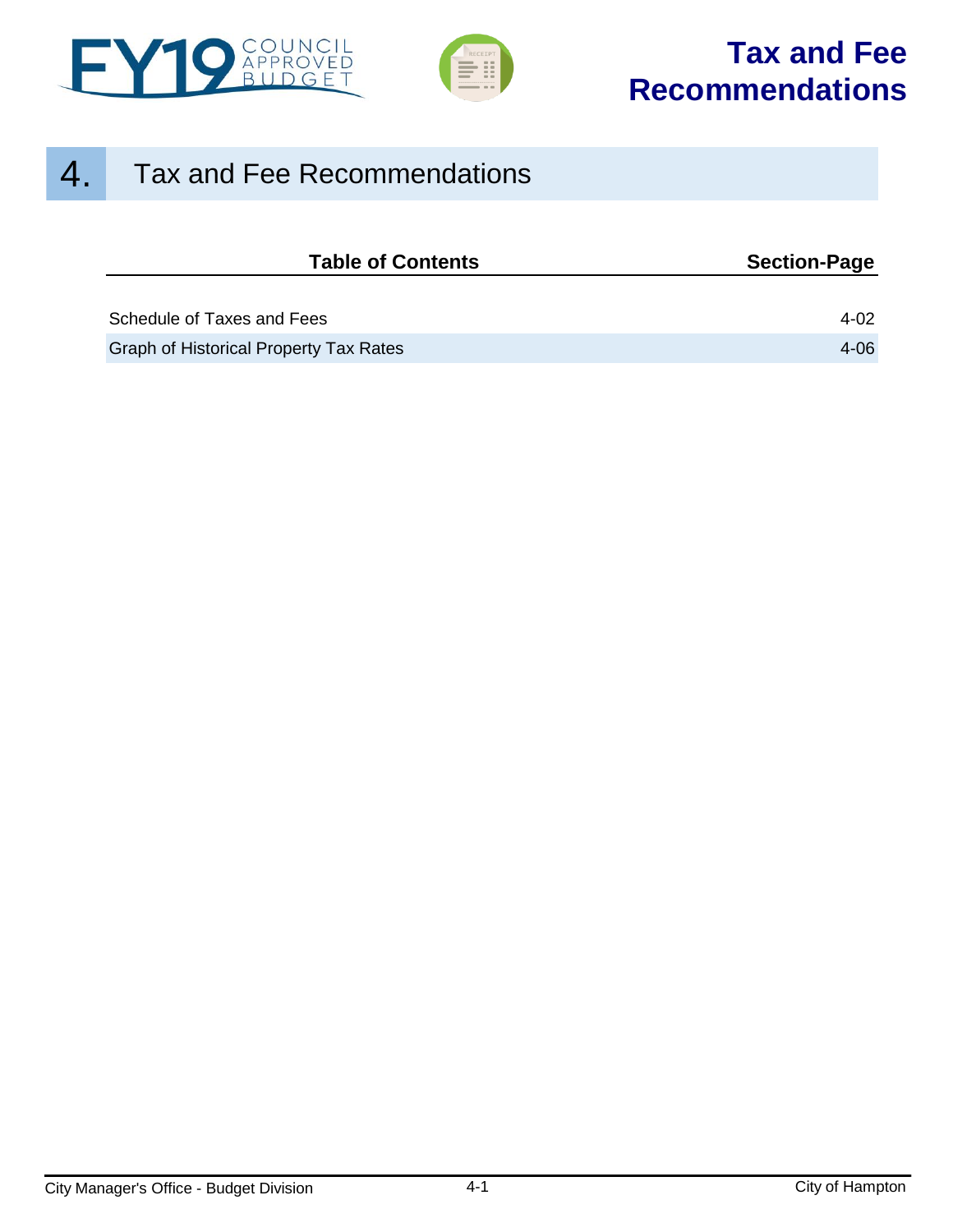<span id="page-1-0"></span>



| <b>Taxes and Fees</b>                                                                                                                                                                                                                                      | <b>FY18 Budget</b>                                                     | <b>FY19 Budget</b> |
|------------------------------------------------------------------------------------------------------------------------------------------------------------------------------------------------------------------------------------------------------------|------------------------------------------------------------------------|--------------------|
|                                                                                                                                                                                                                                                            | The following taxes and fees are generated to support the General Fund |                    |
| <b>REAL ESTATE</b><br><b>TAXES</b><br>$$100$ of<br>(per<br>assessed value)                                                                                                                                                                                 | \$1.24                                                                 | \$1.24             |
| <b>PERSONAL PROPERTY TAX for all Personal</b><br>Property not Otherwise Specified (per \$100 of<br>assessed value)                                                                                                                                         | \$4.50                                                                 | \$4.50             |
| PERSONAL PROPERTY<br><b>TAX</b><br>for<br>all<br>Manufactured Homes (per \$100 of assessed<br>value)                                                                                                                                                       | \$1.24                                                                 | \$1.24             |
| <b>PERSONAL PROPERTY TAX for Privately</b><br>Owned Pleasure Boats and Watercraft Used<br>for Recreational Purposes Only, (1) 18 ft and<br>over; (2) motorized and under 18 ft. and (3)<br>nonmotorized and under 18 ft. (per \$100 of<br>assessed value)  | \$0.000001                                                             | \$0.000001         |
| PERSONAL PROPERTY TAX for Boats or<br>Watercraft Used for Business Purposes Only<br>Weighing (1) Less than Five Tons and (2) Five<br>Tons or More (per \$100 of assessed value)                                                                            | \$1.00                                                                 | \$1.00             |
| <b>PERSONAL PROPERTY TAX for (1) Privately</b><br>Owned Camping Trailers, Travel Trailers and<br>Certain Privately Owned Trailers Used to<br>Transport Horses; and (2) Motor Homes Used<br>for Recreational Purposes Only (per \$100 of<br>assessed value) | \$1.50                                                                 | \$1.50             |
| PERSONAL PROPERTY TAX for One (1)<br>Motor Vehicle Regularly Used by a Disabled<br>Veteran (per \$100 of assessed value)                                                                                                                                   | \$0.000001                                                             | \$0.000001         |
| <b>PERSONAL PROPERTY TAX for Vehicles</b><br>Modified<br>Physically<br>for<br>Handicapped<br>Individuals (per \$100 of assessed value)                                                                                                                     | \$0.000001                                                             | \$0.000001         |
| PERSONAL PROPERTY TAX for Machinery<br>and Tools Tax (per \$100 of assessed value)                                                                                                                                                                         | \$3.50                                                                 | \$3.50             |
| PERSONAL PROPERTY TAX for Machinery<br>and Tools Tax for Tools Used<br>in the<br>Manufacture of Investment Castings (per \$100<br>of assessed value)                                                                                                       | \$3.25                                                                 | \$3.25             |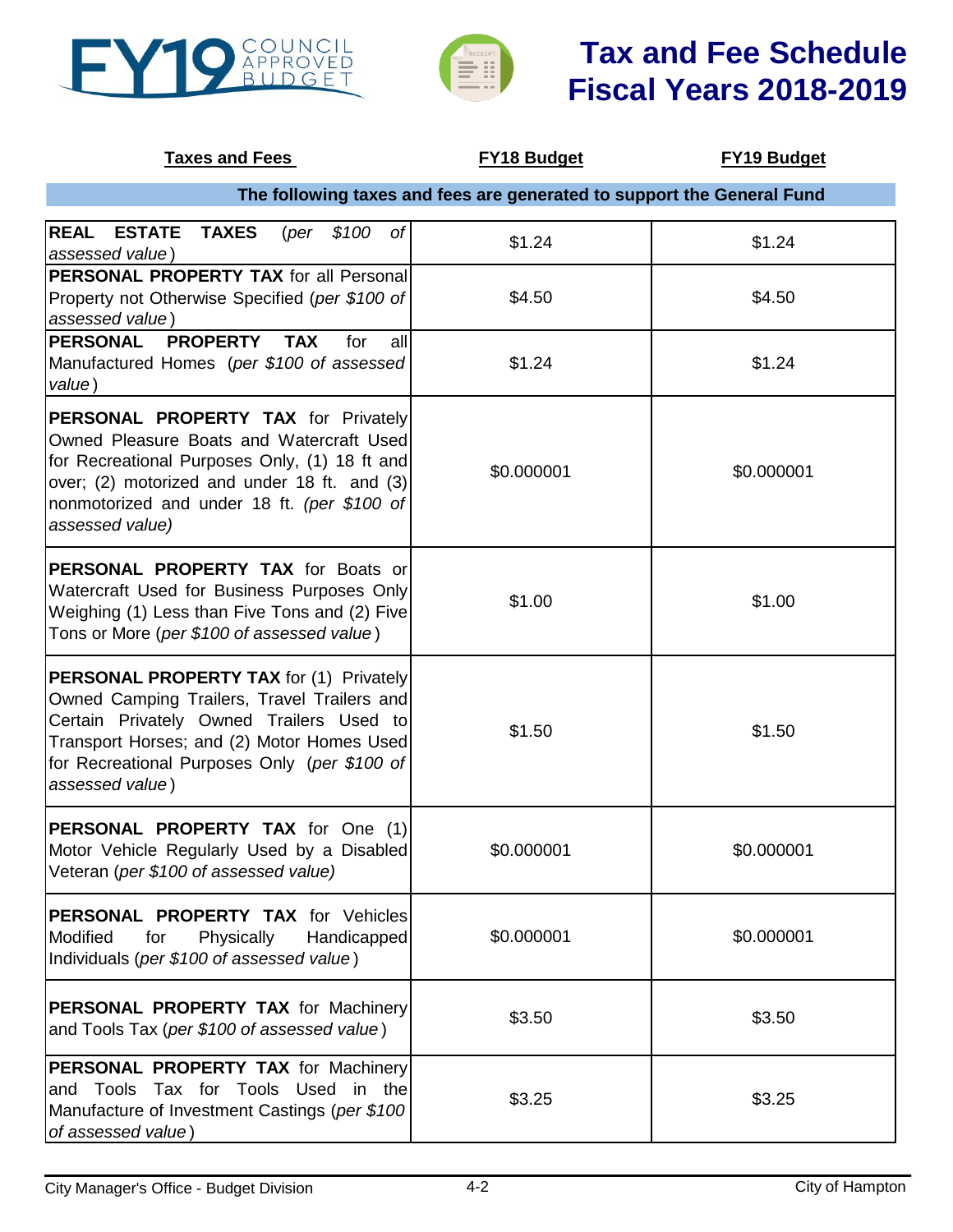



### **Taxes and Fees FY18 Budget FY19 Budget**

## **The following taxes and fees are generated to support the General Fund (Cont'd)**

| Admission/Amusement Tax                                                                     | 10.0%                                                                                                                                                                            | 10.0%                                                                                                                                                                                                                                                                                                          |
|---------------------------------------------------------------------------------------------|----------------------------------------------------------------------------------------------------------------------------------------------------------------------------------|----------------------------------------------------------------------------------------------------------------------------------------------------------------------------------------------------------------------------------------------------------------------------------------------------------------|
| Boat License Fee (privately owned boats and<br>watercraft for recreational purposes only)   | \$20 - less than 16 feet<br>{motorized};<br>\$40 - 16 feet to less than 20<br>feet<br>{motorized};<br>\$75 - 20 feet to less than 40<br>feet<br>and<br>\$150 - 40 feet or longer | \$20 - less than 16 feet<br>{motorized};<br>\$40 - 16 feet to less than 20<br>feet<br>{motorized};<br>\$75 - 20 feet to less than 40<br>feet<br>{motorized and non-motorized} {motorized and non-motorized}<br>and<br>\$150 - 40 feet or longer<br>{motorized and non-motorized} {motorized and non-motorized} |
| Cigarette Tax                                                                               | \$0.85 per (20 cigarette) pack                                                                                                                                                   | \$0.85 per (20 cigarette) pack                                                                                                                                                                                                                                                                                 |
| <b>Communications Sales Tax</b><br>(State rate; locality only receives allocated<br>share.) | 5.0% of gross receipts                                                                                                                                                           | 5.0% of gross receipts                                                                                                                                                                                                                                                                                         |
| Court Fee - Local Criminal Justice Training<br>Academy                                      | \$5.00 per applicable court<br>case                                                                                                                                              | \$5.00 per applicable court<br>case                                                                                                                                                                                                                                                                            |
| <b>Courthouse Maintenance Fee</b>                                                           | \$2.00 per court case                                                                                                                                                            | \$2.00 per court case                                                                                                                                                                                                                                                                                          |
| <b>Courtroom Security Fee</b>                                                               | \$10.00 per court case                                                                                                                                                           | \$10.00 per court case                                                                                                                                                                                                                                                                                         |
| <b>Electric Utility Tax - Commercial</b>                                                    | \$2.29 plus the rate of<br>\$0.013953 on the first 2,703<br>kWh delivered;<br>\$0.003321 on each kWh<br>thereafter, not to exceed \$80<br>per month                              | \$2.29 plus the rate of<br>\$0.013953 on the first 2,703<br>kWh delivered;<br>\$0.003321 on each kWh<br>thereafter, not to exceed \$80<br>per month                                                                                                                                                            |
| <b>Electric Utility Tax - Residential</b>                                                   | \$1.40 + \$0.014953/kWh;<br>\$3 Maximum                                                                                                                                          | $$1.40 + $0.014953/kWh;$<br>\$3 Maximum                                                                                                                                                                                                                                                                        |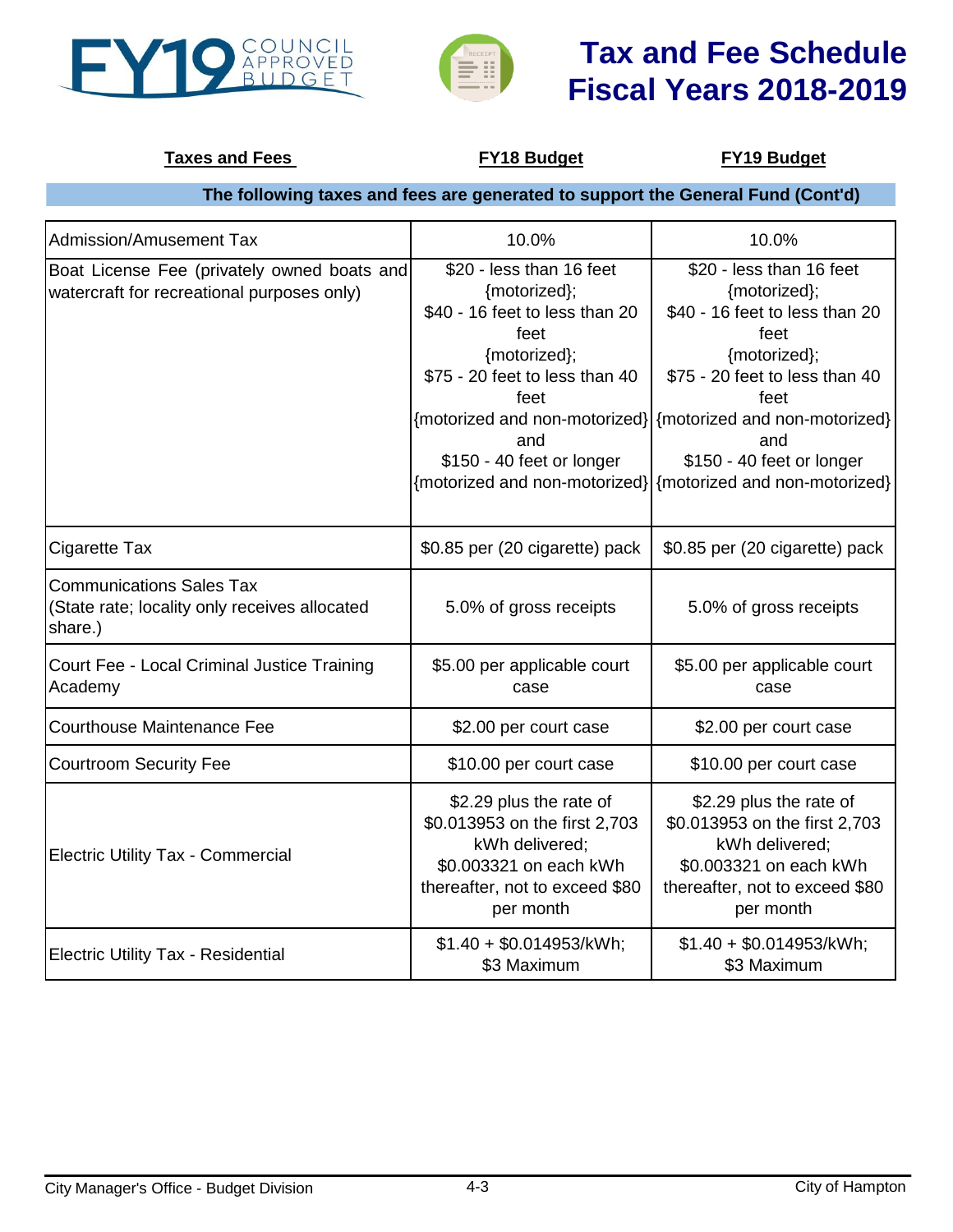



| <b>Taxes and Fees</b>                                                                                  | <b>FY18 Budget</b>                                                                                                                                                          | <b>FY19 Budget</b>                                                                                                                                                       |
|--------------------------------------------------------------------------------------------------------|-----------------------------------------------------------------------------------------------------------------------------------------------------------------------------|--------------------------------------------------------------------------------------------------------------------------------------------------------------------------|
|                                                                                                        | The following taxes and fees are generated to support the General Fund (Cont'd)                                                                                             |                                                                                                                                                                          |
| <b>Emergency Medical Service Recovery</b><br>(per transport occurrence)                                | \$500.00 - Basic Life Support<br>(BLS);<br>\$600.00 - Advanced Life                                                                                                         | \$500.00 - Basic Life Support<br>(BLS);<br>\$600.00 - Advanced Life                                                                                                      |
| Any portion of an EMS transport episode not<br>covered by insurance will be billed to the<br>Resident. | Support (ALS-1);<br>\$750.00 - Advanced Life<br>Support (ALS-2);<br>\$125.00 - Patient Assessment<br>Fee;<br>\$11.00 - Ground Transport<br>Mileage (GTM) per loaded<br>mile | Support (ALS-1);<br>\$750.00 - Advanced Life<br>Support (ALS-2);<br>\$125.00 - Patient Assessment<br>Fee;<br>\$11.00 - Ground Transport<br>Mileage (GTM) per loaded mile |
| <b>Gas Utility Tax - Commercial</b>                                                                    | \$2.78 + \$0.135199/CCF on<br>the first 130; plus<br>\$0.032578/CCF thereafter,<br>maximum \$65.00 per month                                                                | \$2.78 + \$0.135199/CCF on the<br>first 130; plus \$0.032578/CCF<br>thereafter,<br>maximum \$65.00 per month                                                             |
| <b>Gas Utility Tax - Residential</b>                                                                   | \$1.98 + \$0.191/CCF delivered<br>monthly; maximum \$2.40 per<br>month                                                                                                      | \$1.98 + \$0.191/CCF delivered<br>monthly; maximum \$2.40 per<br>month                                                                                                   |
| Hotel/Motel (Transient) Lodging Tax & Fee                                                              | 8.0%, plus \$1.00 per room,<br>per night                                                                                                                                    | 8.0%, plus \$1.00 per room, per<br>night                                                                                                                                 |
| Motor Vehicle License<br>(Passenger Car; Not for Hire)                                                 | \$35.00 up to 4,000 lbs;<br>\$40.00 over 4,000 lbs                                                                                                                          | \$35.00 up to 4,000 lbs;<br>\$40.00 over 4,000 lbs                                                                                                                       |
| Public Rights-of-Way Use Fee                                                                           | \$1.11/Per Line/Per Month                                                                                                                                                   | \$1.09/Per Line/Per Month*                                                                                                                                               |
| Food & Beverage Tax                                                                                    | 7.5%                                                                                                                                                                        | 7.5%                                                                                                                                                                     |
| Sales Tax - Food - Local Rate<br>(Food purchased for home consumption.)                                | 1.0%                                                                                                                                                                        | 1.0%                                                                                                                                                                     |
| Sales Tax - Food - Local Rate                                                                          | 1.0%                                                                                                                                                                        | 1.0%                                                                                                                                                                     |

*\*This rate is determined annually by the Virginia Department of Transportation per Code of Virginia 56-468.1.*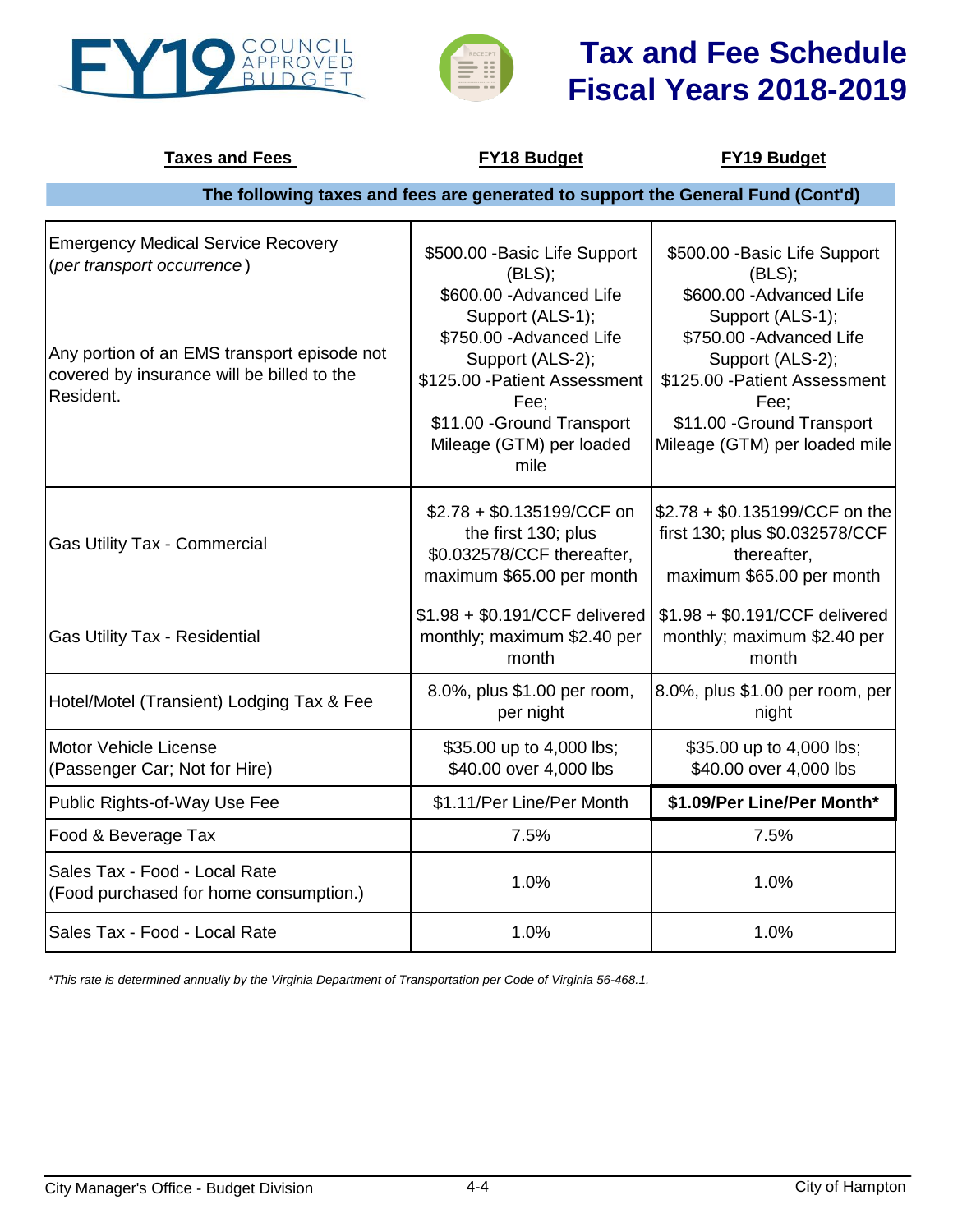



| <b>Taxes and Fees</b>                                                        | <b>FY18 Budget</b> | <b>FY19 Budget</b> |
|------------------------------------------------------------------------------|--------------------|--------------------|
| The following fees are generated to Support the Solid Waste Management Fund  |                    |                    |
| Landfill Tipping Fee                                                         | \$38.00 per ton    | \$38.00 per ton    |
| Soild Waste User Fee - Recyclers<br>(Rate for up to 2 refuse containers)     | \$6.10 per week    | \$6.10 per week    |
| Soild Waste User Fee - Non-Recyclers<br>(Rate for up to 2 refuse containers) | \$11.85 per week   | \$11.85 per week   |

| <b>Taxes and Fees</b>                                                      | <b>FY18 Budget</b>                                       | <b>FY19 Budget</b>                                       |
|----------------------------------------------------------------------------|----------------------------------------------------------|----------------------------------------------------------|
| The following fees are generated to Support the Stormwater Management Fund |                                                          |                                                          |
| Stormwater User Fee - Commercial                                           | \$7.83 per 2,429 sq. ft. of<br>impervious area per month | \$7.83 per 2,429 sq. ft. of<br>impervious area per month |
| Stormwater User Fee - Residential                                          | \$7.83 per month                                         | \$7.83 per month                                         |

**Taxes and Fees FY18 Budget FY19 Budget**

#### **The following fees are generated to Support the Wastewater Management Fund**

| <b>Sewer User Fee</b> | \$1.48 per 100 cu. ft. of water   \$1.48 per 100 cu. ft. of water<br>consumption | consumption                                    |
|-----------------------|----------------------------------------------------------------------------------|------------------------------------------------|
| Sewer Surcharge Fee   | \$0.66 per 100 cu. ft. of water $\vert$<br>consumption                           | \$0.66 per 100 cu. ft. of water<br>consumption |